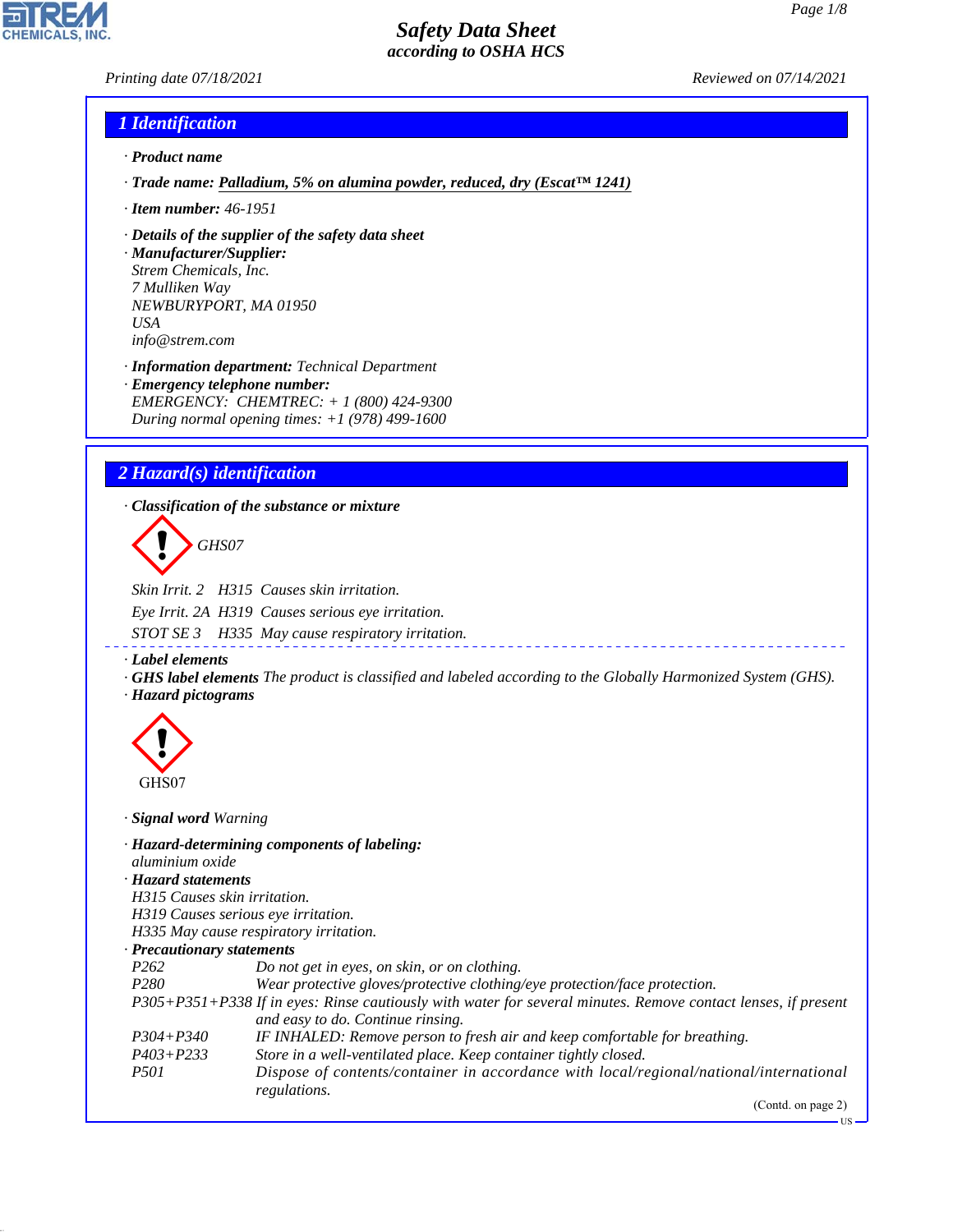*Printing date 07/18/2021 Reviewed on 07/14/2021*



- *· Results of PBT and vPvB assessment*
- *· PBT: Not applicable.*
- *· vPvB: Not applicable.*

#### *3 Composition/information on ingredients*

- *· Chemical characterization: Mixtures*
- *· Description: Mixture of the substances listed below with nonhazardous additions.*

|  | · Dangerous components: |
|--|-------------------------|
|--|-------------------------|

*1344-28-1 aluminium oxide 95.0%*

*7440-05-3 Palladium on activated carbon, reduced, dry powder 5.0%*

# *4 First-aid measures*

- *· Description of first aid measures*
- *· After inhalation: In case of unconsciousness place patient stably in side position for transportation.*
- *· After skin contact: Immediately wash with water and soap and rinse thoroughly.*
- *· After eye contact:*
- *Rinse opened eye for several minutes under running water. If symptoms persist, consult a doctor.*
- *· After swallowing: If symptoms persist consult doctor.*
- *· Information for doctor:*
- *· Most important symptoms and effects, both acute and delayed No further relevant information available.*
- *· Indication of any immediate medical attention and special treatment needed*
- *No further relevant information available.*

# *5 Fire-fighting measures*

- *· Extinguishing media*
- *· Suitable extinguishing agents: Use fire fighting measures that suit the environment.*
- *· Special hazards arising from the substance or mixture No further relevant information available.*
- *· Advice for firefighters*

44.1.1

*· Protective equipment: No special measures required.*

#### *6 Accidental release measures*

*· Personal precautions, protective equipment and emergency procedures Not required.*

(Contd. on page 3)

US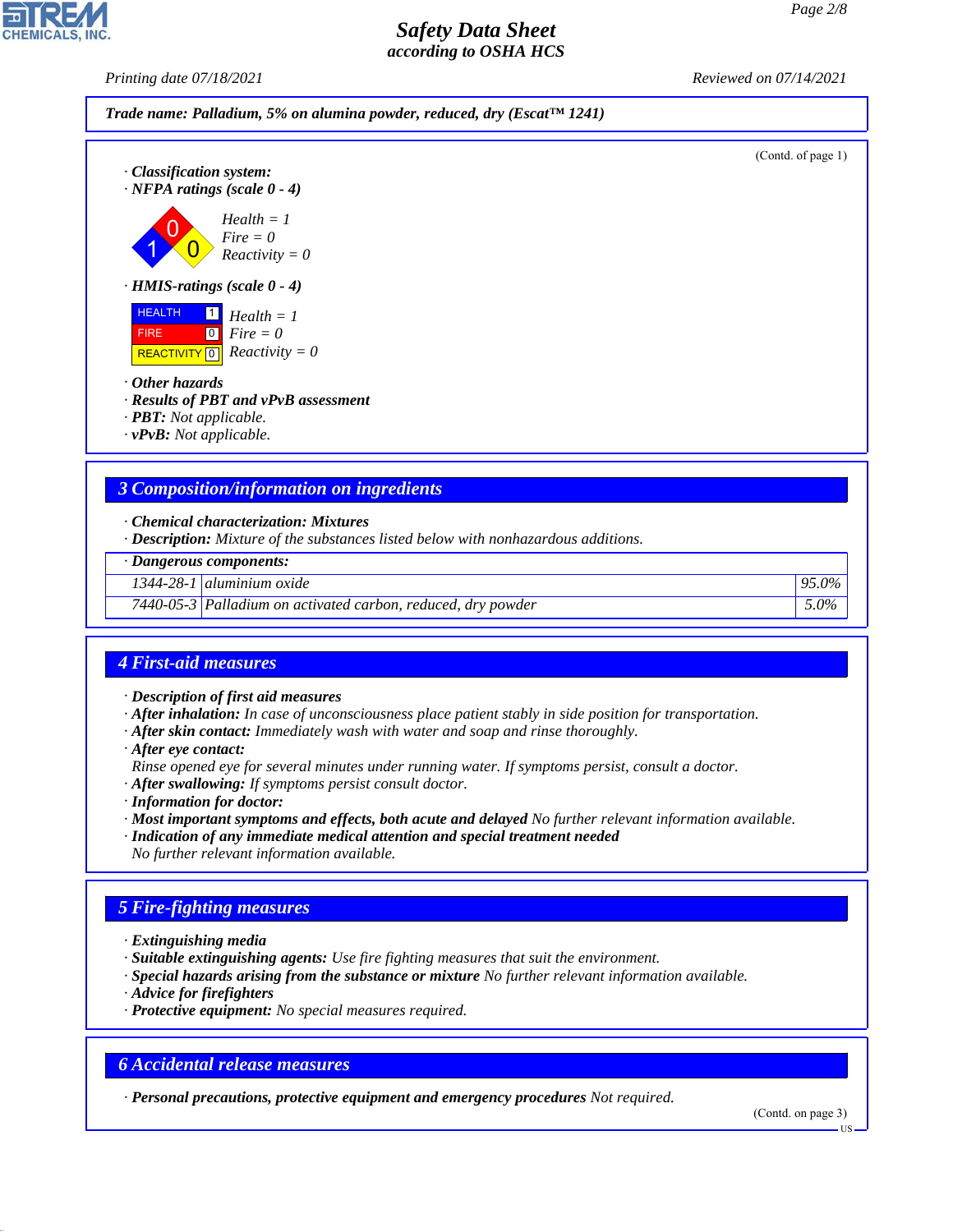**CHEMICALS, INC** 

*Printing date 07/18/2021 Reviewed on 07/14/2021*

|                                                                                                             | (Contd. of page 2) |
|-------------------------------------------------------------------------------------------------------------|--------------------|
| · <b>Environmental precautions:</b> No special measures required.                                           |                    |
| · Methods and material for containment and cleaning up:                                                     |                    |
| Dispose contaminated material as waste according to item 13.                                                |                    |
| Ensure adequate ventilation.                                                                                |                    |
| · Reference to other sections                                                                               |                    |
| See Section 7 for information on safe handling.                                                             |                    |
| See Section 8 for information on personal protection equipment.<br>See Section 13 for disposal information. |                    |
| · Protective Action Criteria for Chemicals                                                                  |                    |
| $\cdot$ PAC-1:                                                                                              |                    |
|                                                                                                             |                    |
| 1344-28-1   aluminium oxide                                                                                 | $15 \ mg/m3$       |
| 7440-05-3 Palladium on activated carbon, reduced, dry powder                                                | $6 \, mg/m3$       |
| $\cdot$ PAC-2:                                                                                              |                    |
| 1344-28-1 aluminium oxide                                                                                   | $170$ mg/m $3$     |
| 7440-05-3 Palladium on activated carbon, reduced, dry powder                                                | $66$ mg/m $3$      |
| $\cdot$ PAC-3:                                                                                              |                    |
| $1344-28-1$ aluminium oxide                                                                                 | 990 mg/m3          |

#### *7 Handling and storage*

*· Handling:*

*· Precautions for safe handling No special precautions are necessary if used correctly.*

*· Information about protection against explosions and fires: No special measures required.*

*· Conditions for safe storage, including any incompatibilities*

*· Storage:*

44.1.1

*· Requirements to be met by storerooms and receptacles: No special requirements.*

*· Information about storage in one common storage facility: Not required.*

*· Further information about storage conditions: Keep receptacle tightly sealed.*

*· Specific end use(s) No further relevant information available.*

*8 Exposure controls/personal protection*

*· Additional information about design of technical systems: No further data; see item 7.*

*· Control parameters*

*· Components with limit values that require monitoring at the workplace:*

*The following constituent is the only constituent of the product which has a PEL, TLV or other recommended exposure limit.*

*At this time, the remaining constituent has no known exposure limits.*

#### *1344-28-1 aluminium oxide*

*PEL Long-term value: 15\*; 5\*\* mg/m³ \*Total dust; \*\* Respirable fraction*

*REL Long-term value: 10\* 5\*\* mg/m³ as Al\*Total dust\*\*Respirable/pyro powd./welding f.*

*TLV Long-term value: 1\* mg/m³ as Al; \*as respirable fraction*

*· Additional information: The lists that were valid during the creation were used as basis.*

(Contd. on page 4)

US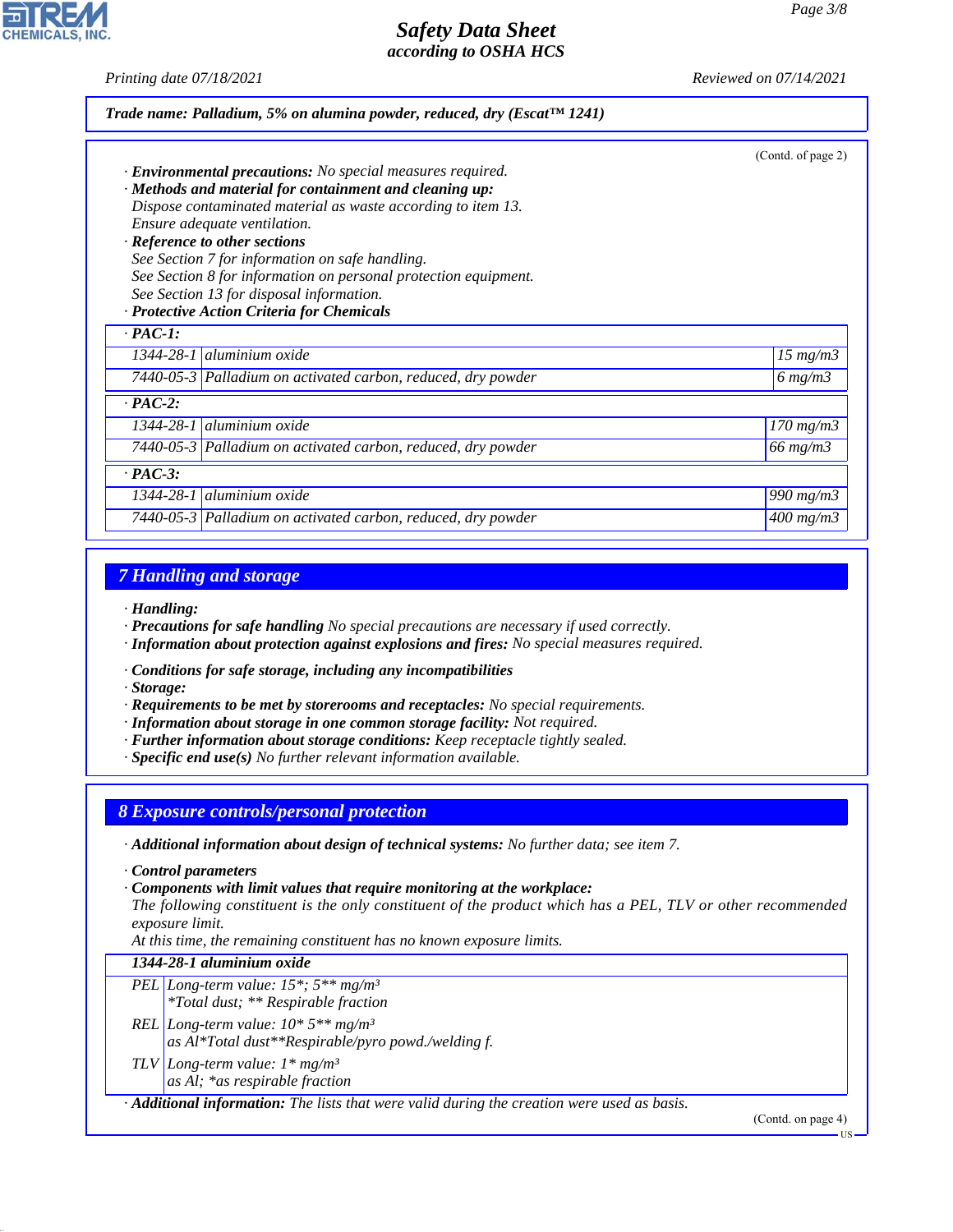*Printing date 07/18/2021 Reviewed on 07/14/2021*

#### *Trade name: Palladium, 5% on alumina powder, reduced, dry (Escat™ 1241)*

(Contd. of page 3)

- *· Exposure controls*
- *· Personal protective equipment:*
- *· General protective and hygienic measures: Keep away from foodstuffs, beverages and feed. Immediately remove all soiled and contaminated clothing. Wash hands before breaks and at the end of work. Avoid contact with the eyes and skin.*
- *· Breathing equipment: A NIOSH approved respirator in accordance with 29 CFR 1910.134.*
- *· Protection of hands:*



\_S*Protective gloves*

*The glove material has to be impermeable and resistant to the product/ the substance/ the preparation. Due to missing tests no recommendation to the glove material can be given for the product/ the preparation/ the chemical mixture.*

*Selection of the glove material on consideration of the penetration times, rates of diffusion and the degradation · Material of gloves*

*The selection of the suitable gloves does not only depend on the material, but also on further marks of quality and varies from manufacturer to manufacturer. As the product is a preparation of several substances, the resistance of the glove material can not be calculated in advance and has therefore to be checked prior to the application.*

*· Penetration time of glove material*

*The exact break through time has to be found out by the manufacturer of the protective gloves and has to be observed.*

*· Eye protection:*



44.1.1

\_R*Tightly sealed goggles*

| · Information on basic physical and chemical properties<br><b>General Information</b> |                               |  |
|---------------------------------------------------------------------------------------|-------------------------------|--|
| $\cdot$ Appearance:                                                                   |                               |  |
| Form:                                                                                 | Powder                        |  |
| Color:<br>$\cdot$ Odor:                                                               | Grey                          |  |
|                                                                                       | <i><u><b>Odorless</b></u></i> |  |
| · Odor threshold:                                                                     | Not determined.               |  |
| $\cdot$ pH-value:                                                                     | Not applicable.               |  |
| Change in condition                                                                   |                               |  |
| <b>Melting point/Melting range:</b>                                                   | 2.045 °C (36 °F)              |  |
| <b>Boiling point/Boiling range:</b>                                                   | Undetermined.                 |  |
| · Flash point:                                                                        | Not applicable.               |  |
| · Flammability (solid, gaseous):                                                      | Not determined.               |  |
| $\cdot$ Ignition temperature:                                                         |                               |  |
| Decomposition temperature:                                                            | Not determined.               |  |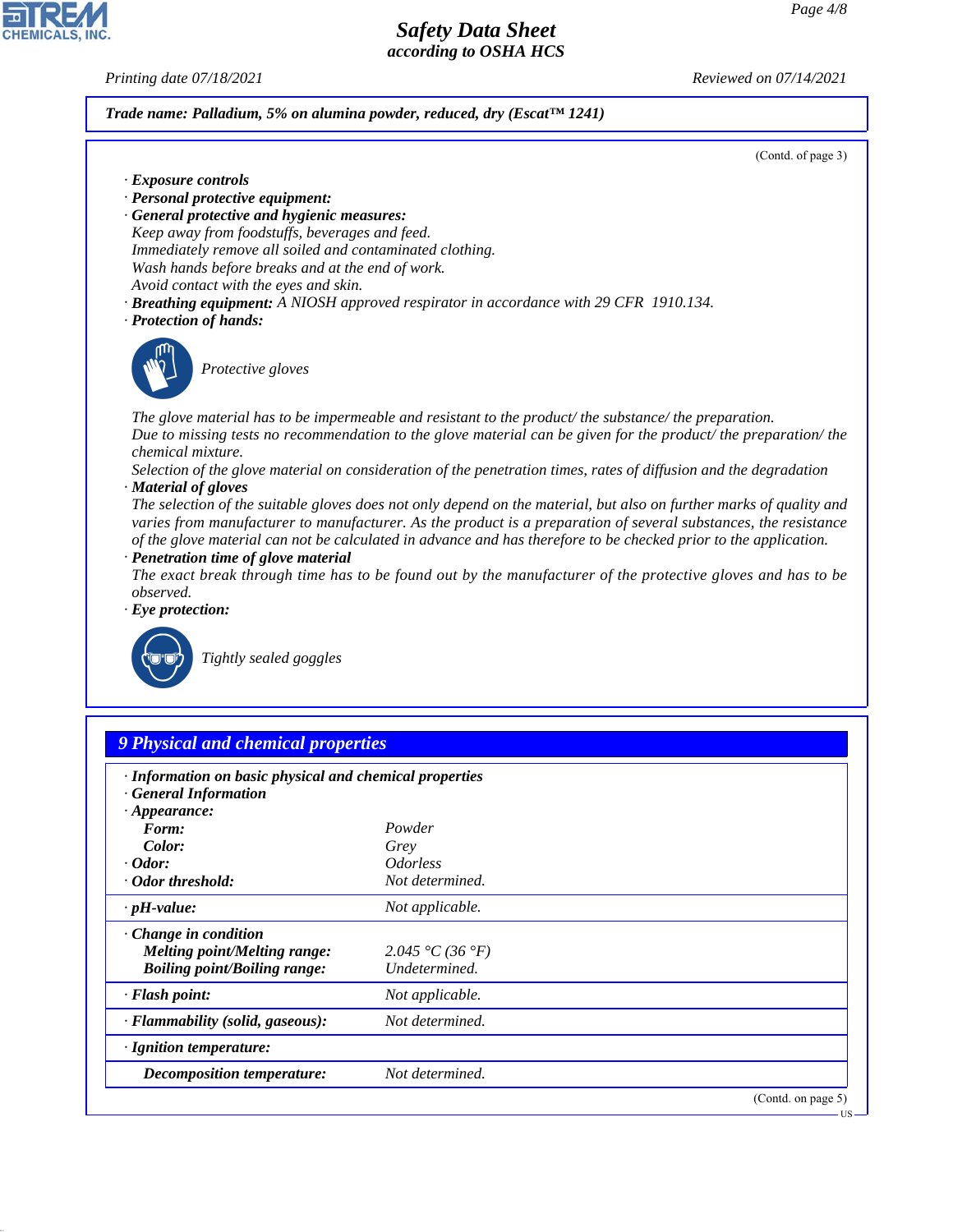*Printing date 07/18/2021 Reviewed on 07/14/2021*

#### *Trade name: Palladium, 5% on alumina powder, reduced, dry (Escat™ 1241)*

|                                                             | (Contd. of page 4)                            |
|-------------------------------------------------------------|-----------------------------------------------|
| $\cdot$ Auto igniting:                                      | Product is not selfigniting.                  |
| · Danger of explosion:                                      | Product does not present an explosion hazard. |
| · Explosion limits:                                         |                                               |
| Lower:                                                      | Not determined.                               |
| <b>Upper:</b>                                               | Not determined.                               |
| · Vapor pressure:                                           | Not applicable.                               |
| $\cdot$ Density at 20 $\textdegree$ C (68 $\textdegree$ F): | $3.97$ g/cm <sup>3</sup> (33.12965 lbs/gal)   |
| $\cdot$ Bulk density at 20 $\cdot$ C (68 $\cdot$ F):        | $920 \ kg/m^3$                                |
| $\cdot$ Relative density                                    | Not determined.                               |
| · Vapor density                                             | Not applicable.                               |
| $\cdot$ Evaporation rate                                    | Not applicable.                               |
| · Solubility in / Miscibility with                          |                                               |
| Water:                                                      | Insoluble.                                    |
| · Partition coefficient (n-octanol/water): Not determined.  |                                               |
| $\cdot$ Viscosity:                                          |                                               |
| Dynamic:                                                    | Not applicable.                               |
| Kinematic:                                                  | Not applicable.                               |
| · Solvent content:                                          |                                               |
| Organic solvents:                                           | $0.0\%$                                       |
| <b>VOC</b> content:                                         | 0.0 g/l / 0.00 lb/gl                          |
| Other information                                           | No further relevant information available.    |

# *10 Stability and reactivity*

*· Reactivity No further relevant information available.*

*· Chemical stability*

*· Thermal decomposition / conditions to be avoided: No decomposition if used according to specifications.*

- *· Possibility of hazardous reactions No dangerous reactions known.*
- *· Conditions to avoid No further relevant information available.*
- *· Incompatible materials: No further relevant information available.*
- *· Hazardous decomposition products: No dangerous decomposition products known.*

# *11 Toxicological information*

- *· Information on toxicological effects*
- *· Acute toxicity:*

44.1.1

- *· Primary irritant effect:*
- *· on the skin: Irritant to skin and mucous membranes.*
- *· on the eye: Irritating effect.*
- *· Sensitization: No sensitizing effects known.*
- *· Additional toxicological information:*

*The product shows the following dangers according to internally approved calculation methods for preparations: Irritant*

(Contd. on page 6) US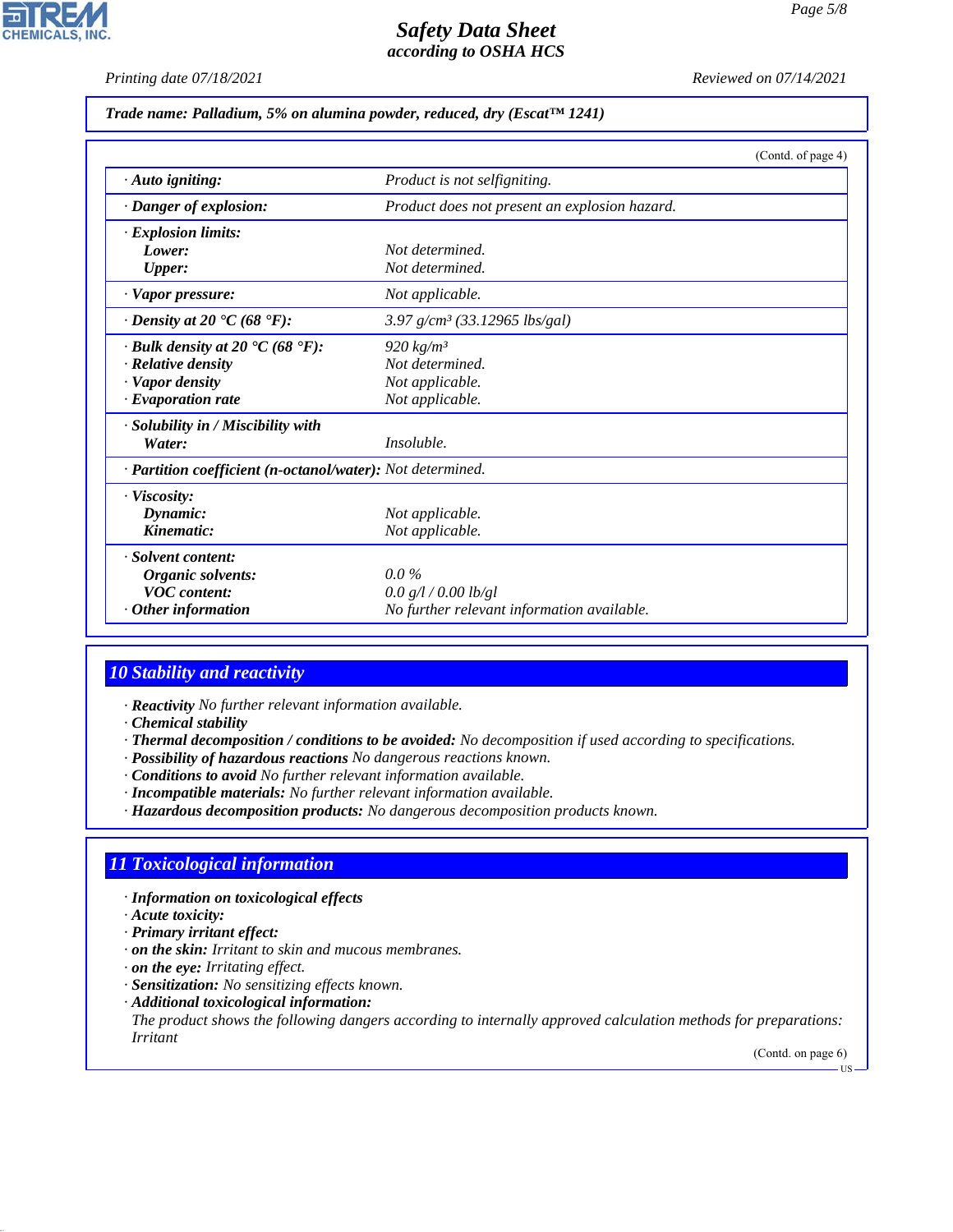*Printing date 07/18/2021 Reviewed on 07/14/2021*

*Trade name: Palladium, 5% on alumina powder, reduced, dry (Escat™ 1241)*

(Contd. of page 5)

- *· Carcinogenic categories*
- *· IARC (International Agency for Research on Cancer)*

*None of the ingredients is listed.*

*· NTP (National Toxicology Program) None of the ingredients is listed.*

*· OSHA-Ca (Occupational Safety & Health Administration)*

*None of the ingredients is listed.*

#### *12 Ecological information*

- *· Toxicity*
- *· Aquatic toxicity: No further relevant information available.*
- *· Persistence and degradability No further relevant information available.*
- *· Behavior in environmental systems:*
- *· Bioaccumulative potential No further relevant information available.*
- *· Mobility in soil No further relevant information available.*
- *· Additional ecological information:*
- *· General notes: Not known to be hazardous to water.*
- *· Results of PBT and vPvB assessment*
- *· PBT: Not applicable.*
- *· vPvB: Not applicable.*
- *· Other adverse effects No further relevant information available.*

# *13 Disposal considerations*

- *· Waste treatment methods*
- *· Recommendation:*

44.1.1

*Must not be disposed of together with household garbage. Do not allow product to reach sewage system.*

*· Uncleaned packagings:*

*· Recommendation: Disposal must be made according to official regulations.*

| · UN-Number                        |               |  |
|------------------------------------|---------------|--|
| · DOT, ADN, IMDG, IATA             | not regulated |  |
| $\cdot$ UN proper shipping name    |               |  |
| · DOT, ADN, IMDG, IATA             | not regulated |  |
| $\cdot$ Transport hazard class(es) |               |  |
| · DOT, ADN, IMDG, IATA             |               |  |
| · Class                            | not regulated |  |
| · Packing group                    |               |  |
| · DOT, IMDG, IATA                  | not regulated |  |
| · Environmental hazards:           |               |  |
| $\cdot$ Marine pollutant:          | $N_{O}$       |  |

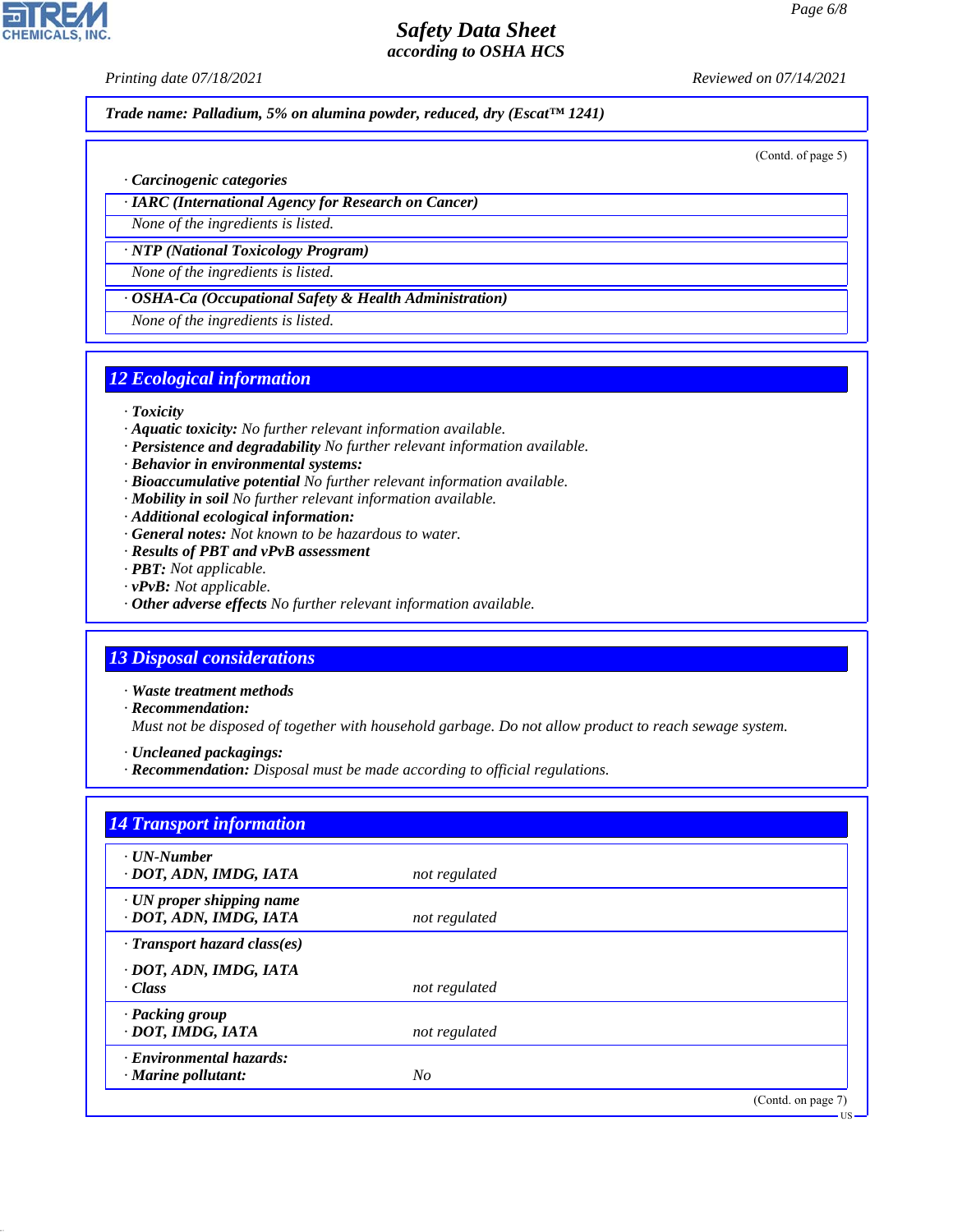

*· NIOSH-Ca (National Institute for Occupational Safety and Health)*

*None of the ingredients is listed.*

*· GHS label elements The product is classified and labeled according to the Globally Harmonized System (GHS). · Hazard pictograms*



44.1.1

*· Signal word Warning*

*· Hazard-determining components of labeling: aluminium oxide · Hazard statements H315 Causes skin irritation.*

US